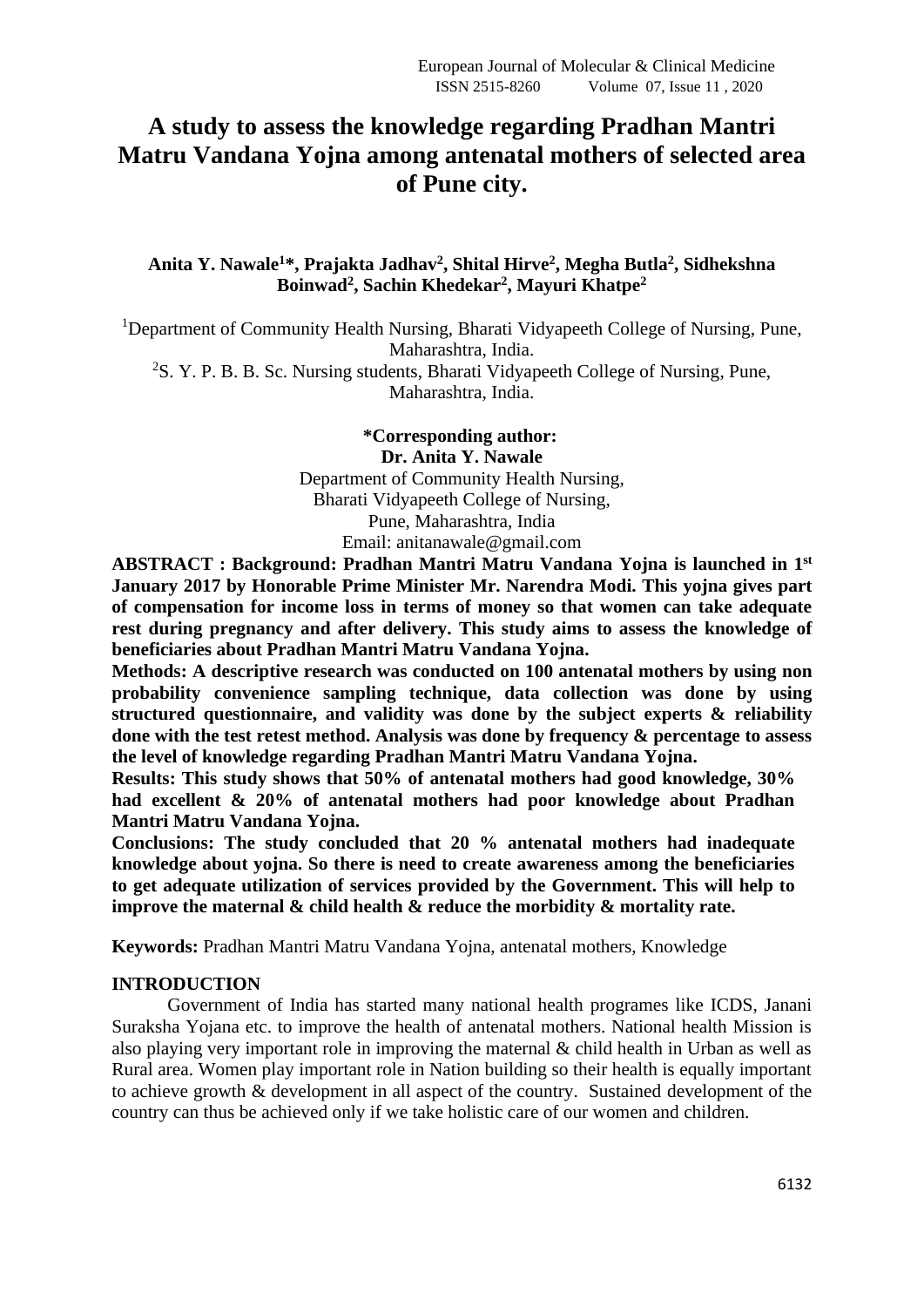Worldwide it was seen that in developed countries MMR averages at 13/100,000 live births, in developing regions the figure is 440 /100,000 live births. From commonly accepted indices it was observed that many developing countries have high infant, child and MMR. Most of the sickness and deaths among mother and children is largely preventable by improving the health of the mother and children. Some of the factors contributing to poor maternal and child health are inadequate nutritional intake during pregnancy, low awareness of ante-natal care, limited access to reliable healthcare, and returning to labour intensive work shortly after childbirth. The PMMVY, through its conditions and by using cash as incentive, is an attempt to address these challenges.(1)

Pradhan Mantri Matru Vandana Yojana (PMMVY) or Pradhan Mantri Matritva Vandana Yojana, was formerly known as Indira Gandhi Matritva Sahyog Yojana (IGMSY).(2) In India antenatal care has shown improvement from 31% to 51.2% mothers visiting more than 4 times during antenatal period. It was also observed that 91% of mothers have received one or more dose of TT. There was also increase in institutional delivery during 2016 from 38.7% to 79%, mainly due to conditional cash transfer schemes of Government.

In addition, the PMMVY adopts the direct benefit transfer (DBT) model to transfer benefits with the aim of improving efficiency and reducing leakage within the scheme. The cash amount is credited directly into the beneficiary's bank account upon verification of the conditions. The linked account must be in the name of the female beneficiary, with the aim of ensuring that the woman has greater control over expenditure decisions for the money.(3)

In the last decade, as per the National data, health indicators including utilization of antenatal care services were as poor as 60% in rural India. The fact that more than 100,000 women in India are estimated to die every year from pregnancy and child birth related causes reinforces the importance of ensuring that all pregnant women receive adequate antenatal care during pregnancy and that deliveries takes place under the supervision of trained medical personnel in a hygienic environment. (4)

It is observed that most of the women are under nourished in India. Every third woman is undernourished and every second woman is anaemic. It is also seen that most of the pregnant women have Haemoglobin level below 10 gm %. An undernourished mother almost certainly gives birth to a low birth weight baby. When poor nutrition starts in-utero effect of malnutrition remains throughout the life cycle since the changes are largely irreparable. Women from low socioeconomic background need to work for their family during her pregnancy till the last days and may need to resume the work within few days of delivery. They suppose to take rest & breastfeed their child but because of the family situation they cannot give time to them self to recover from the physiological changes which occur during pregnancy. It also obstructs their ability to exclusively breastfeed their young infant in the first six months.(2) Thus Maternity Benefit Programme: Pradhan Mantri Matru Vandana Yojna has been implemented from 1st January 2017 in all the districts of India in accordance with the provision of the National Food Security Act, 2013.(5) The aim of scheme is to provide partial compensation for the wage loss in terms of cash incentive (Rs. 5,000/-) so that the woman can take adequate rest before and after delivery of the first child.

Ministry of Women and Child Development, as the nodal Ministry for holistic development of women and children, is administering a number of women and child centric schemes and programs in the country. These schemes and programs cover welfare and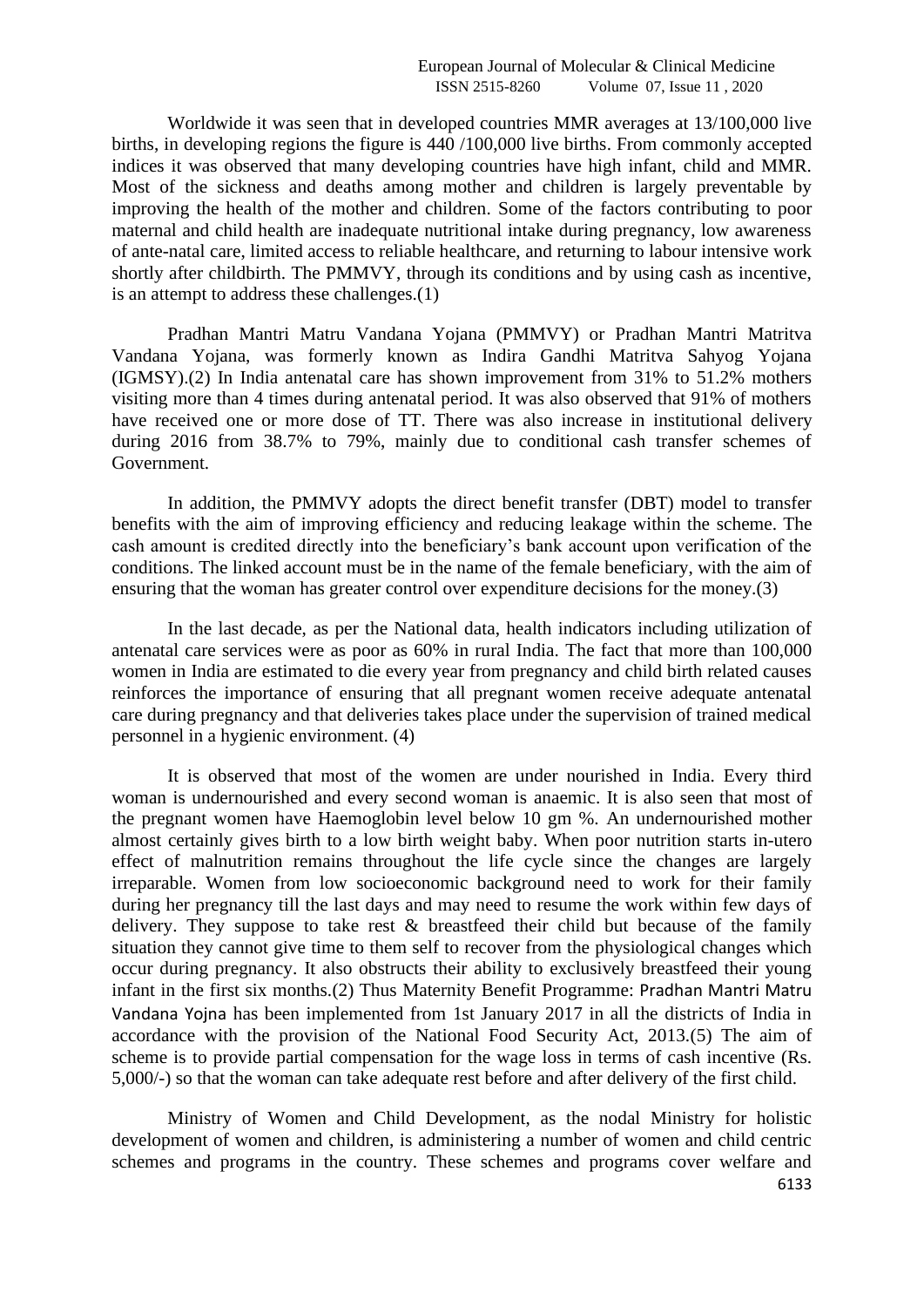support services, training for employment and income generation, awareness generation and gender sensitization and also involve Direct Benefit Transfer (DBT). One of the schemes which MoWCD is implementing in DBT mode is the Pradhan Mantri Matru Vandana Yojana (PMMVY). PMMVY is a Centrally Sponsored Scheme under which the grant-in-aid is being released to States/UTs in cost sharing ratio between the Centre and the States &Union Territories (UTs) with Legislation 60:40, for North-Eastern States & Himalayan States, it is 90:10 and 100% for Union Territories without Legislation.(6)

The objectives of the scheme are (a) supplementing the nutritional requirements of women during pregnancy and lactation (b) providing partial compensation for the wage loss in terms of cash incentives so that the woman can take adequate rest before and after delivery of the child and (c) promoting improved health seeking behaviour amongst the Pregnant Women and Lactating Mother (PW&LM). The scheme also contributes towards "reduction of low birth weight babies".(6)

It is understood that pregnant women should be very attentive to their health during their pregnancy period. These women should build good eating habits with nutritious food so that the newborn attains enough nutrition in order to stay healthy. However pregnant women belonging to poor families are not able to get any of these requirements since they do not have adequate resources to provide proper care for themselves and their young ones. Further, these women live in atrociously poor and unhygienic conditions that can prove to be hazardous to the health of their unborn children.(7)The Government of India has been trying to focus on this issue by bringing in many maternity schemes that are focused on bettering the pre- and post-pregnancy mother-child care.

India has been performing poorly with respect to maternal and child nutrition despite the consistent efforts undertaken by the government in this sector. Report given by L. Devi  $\&$ M. Kaur shows that among the 35, 5 of them were unaware of the scheme and its specifics, while 30 were partially aware of the scheme but did not know the specifics. Only 6 women were aware that the form needs to be filled 3 times to avail all three instalments of the scheme. Most respondents were unaware of whom to approach in case they did not receive the money. All respondents were unaware of the PMMVY helpline number.(8) PMMVY: Insightsias shows only 66% of pregnant women and 69% of nursing women knew about the scheme. Only 8% of pregnant women and 23% of nursing mothers received some benefits.(9)

Unlike PMMVY which is for all pregnant women and lactating mothers, JSY focuses on poor and marginalised women. Janani Suraksha Yojna (JSY) is also an ambitious scheme serving as a safe motherhood intervention and was launched under National Rural Health Mission on 12th April 2005. It is a cash incentive-based program to promote institutional deliveries. The main objective of this scheme was to reduce maternal and neonatal mortality. (10) There are some studies carried out to evaluate the JSY in India.

An evaluatery study done at Maharashtra by P. P. Doke & team concludes that 56 % of eligible women had heard about JSY scheme. The awareness was 60.30 % among eligible women in tribal area & 50.34 % in non-tribal area.(11) Study done by K Singh at Achrol PHC, Rajasthan shows that only 64.55% of women were aware about JSY.(12) Study done at rural Karnataka also shows very low that is only 18.6% awareness about JSY.(13) Study done by Vinaya Kumary T and Shantha Kumari K at Mangalore also shows that the majority of the antenatal mothers (61%) moderate knowledge, 36% had poor knowledge, 2.5% had very good knowledge and no mothers had good knowledge.(14)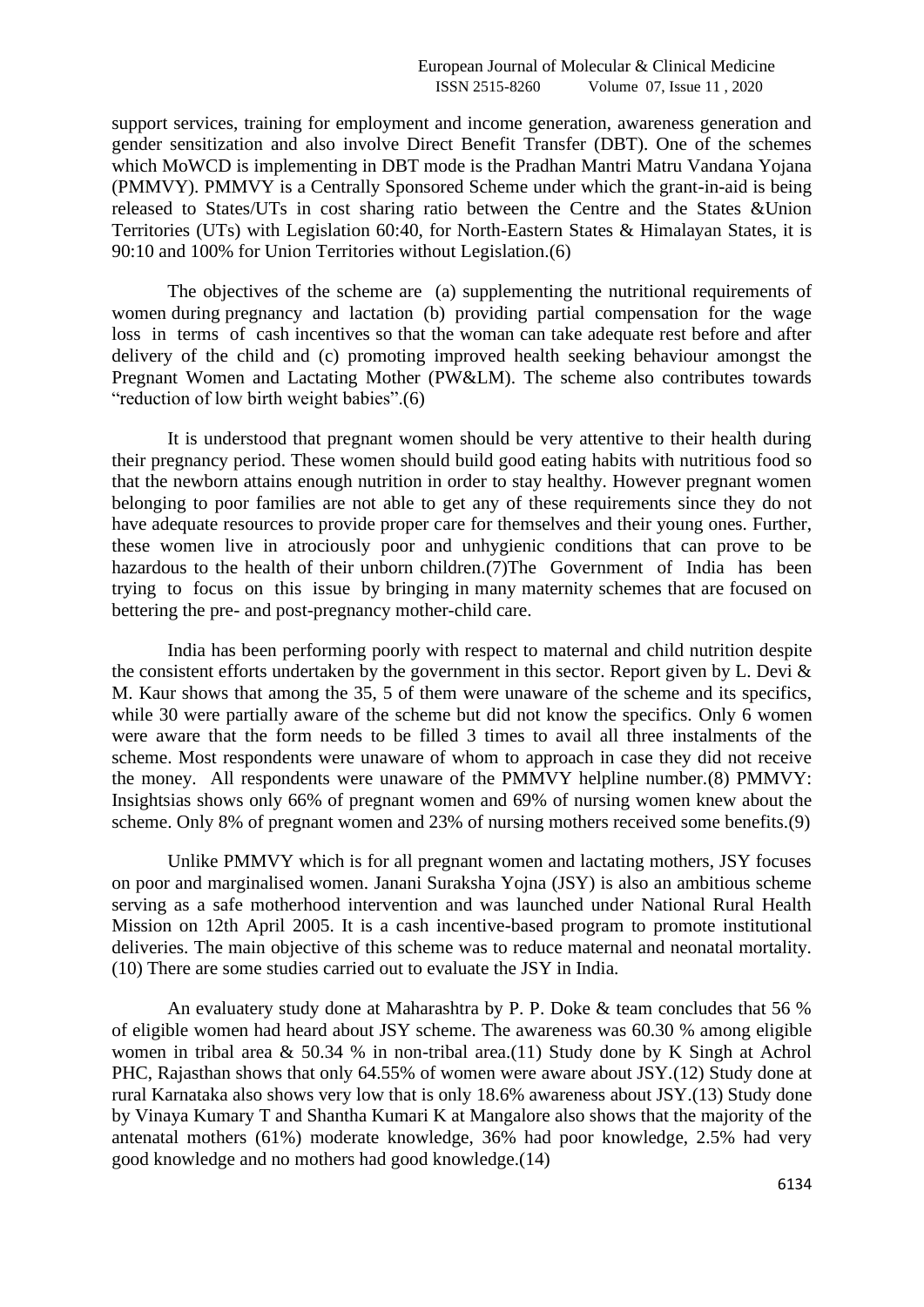Above all studies are related to government schemes which provide cash benefit to antenatal and postnatal mothers show that there is a lack of knowledge causing less utilization of schemes among beneficiaries.

# **Objective**

1. To assess the knowledge regarding Pradhan Mantri Matru Vandana Yojna among antenatal mothers.

## **METHODS**

In this study a quantitative approach with descriptive research design was used. Research variable was the knowledge regarding Pradhan Mantri Matru Vandana Yojana. The setting of the study was selected urban area of Pune city. Population was antenatal mothers residing in Pune city. Sample size was 100 antenatal mothers from selected area of Pune city. Non probability convenience sampling technique was used. Structured questionnaire was used for data collection. Validity of the tool was done by experts from nursing field and reliability was done by test retest method. Reliability coefficient was 0.8 so tool was reliable. Pilot study was conducted on 10 % of the total sample as there was no issue in conducting pilot study, study was found feasible. Data analysis was done by frequency and percentage.

## **RESULTS**

Table no. 1 shows that 56% antenatal mothers were belonging to the age group of 20 to 25 years, 34 % of antenatal mothers were educated up to primary level. Out of 100 participants 56 % were housewife. 36 % of mothers were in second trimester  $\&$  34 % were in first trimester. 76 % antenatal mothers were  $2<sup>nd</sup>$  gravid. 50 % participants were belonging to nuclear family and 50 % to joint family. 37% participant had monthly income of Rs.10000- 20000.

|                |                             |                | $n=100$                |
|----------------|-----------------------------|----------------|------------------------|
|                | SR.NO DEMOGRAPHIC VARIABLES |                | FREQUENCY   PERCENTAGE |
| 1              | Age                         |                |                        |
|                | 20 TO 25                    | 56             | 56%                    |
|                | 25 TO30                     | 34             | 34%                    |
|                | 30 TO 35                    | 8              | 8%                     |
|                | 35 TO 40                    | $\overline{2}$ | 2%                     |
| $\overline{2}$ | <b>Education</b>            |                |                        |
|                | Non Formal education        | 19             | 19%                    |
|                | <b>Primary Education</b>    | 34             | 34%                    |
|                | Secondary education         | 29             | 29%                    |
|                | <b>Higher Education</b>     | 18             | 18%                    |
| 3              | Occupation                  |                |                        |
|                | Housewife                   | 56             | 56%                    |
|                | <b>Business women</b>       | 15             | 15%                    |
|                | Job                         | 21             | 21%                    |

| Table 1: Distribution of antenatal mothers according to their demographic variables |
|-------------------------------------------------------------------------------------|
|-------------------------------------------------------------------------------------|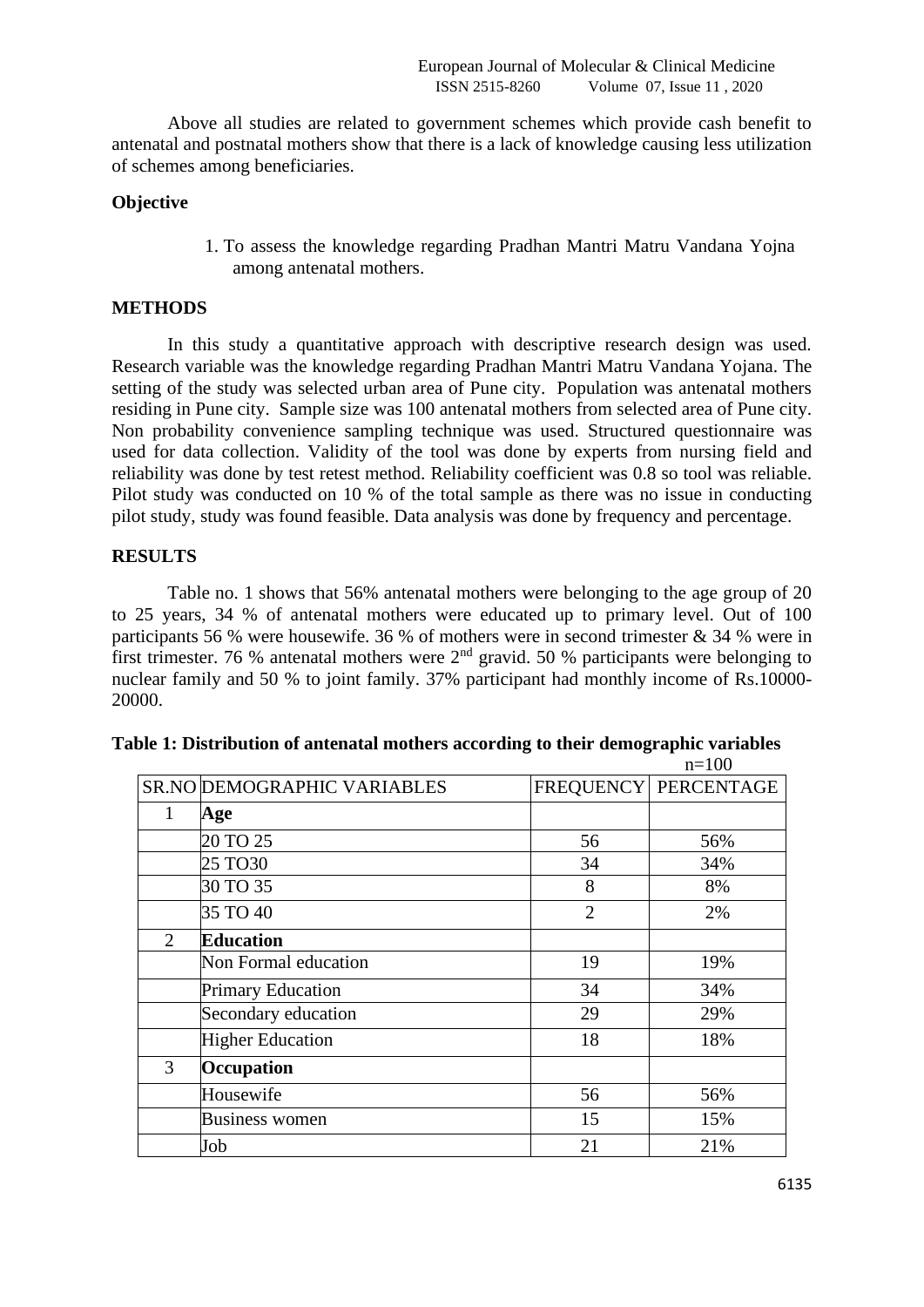|                | Other                                | 8  | 8%  |
|----------------|--------------------------------------|----|-----|
| $\overline{4}$ | <b>Duration of present pregnancy</b> |    |     |
|                | 1to 3 months                         | 34 | 34% |
|                | 3 to 6 months                        | 36 | 36% |
|                | 6 to 9 months                        | 30 | 30% |
| 5              | Gravida                              |    |     |
|                | $1^{\overline{st}}$                  | 10 | 10% |
|                | $2^{\overline{\mathrm{nd}}}$         | 76 | 76% |
|                | $3^{\rm rd}$                         | 14 | 14% |
| 6              | <b>Type of family</b>                |    |     |
|                | Nuclear family                       | 50 | 50% |
|                | Join family                          | 50 | 50% |
| $\overline{7}$ | Monthly income of the family         |    |     |
|                | More than 30,000 RS                  | 25 | 25% |
|                | 20,000-30,000 RS                     | 25 | 25% |
|                | 10,000-20,000 RS                     | 37 | 37% |
|                | Less than 10,000 RS                  | 13 | 13% |

**Fig. No. 1 Distribution of antenatal mothers according to knowledge score n=100**



Figure 1 shows that 50% of antenatal mothers were having good knowledge regarding Pradhan Mantri Matru Vandana Yojana, 30% antenatal mothers were having excellent knowledge regarding & 20% of antenatal mothers were having poor knowledge about Pradhan Mantri Matru Vandana Yojana.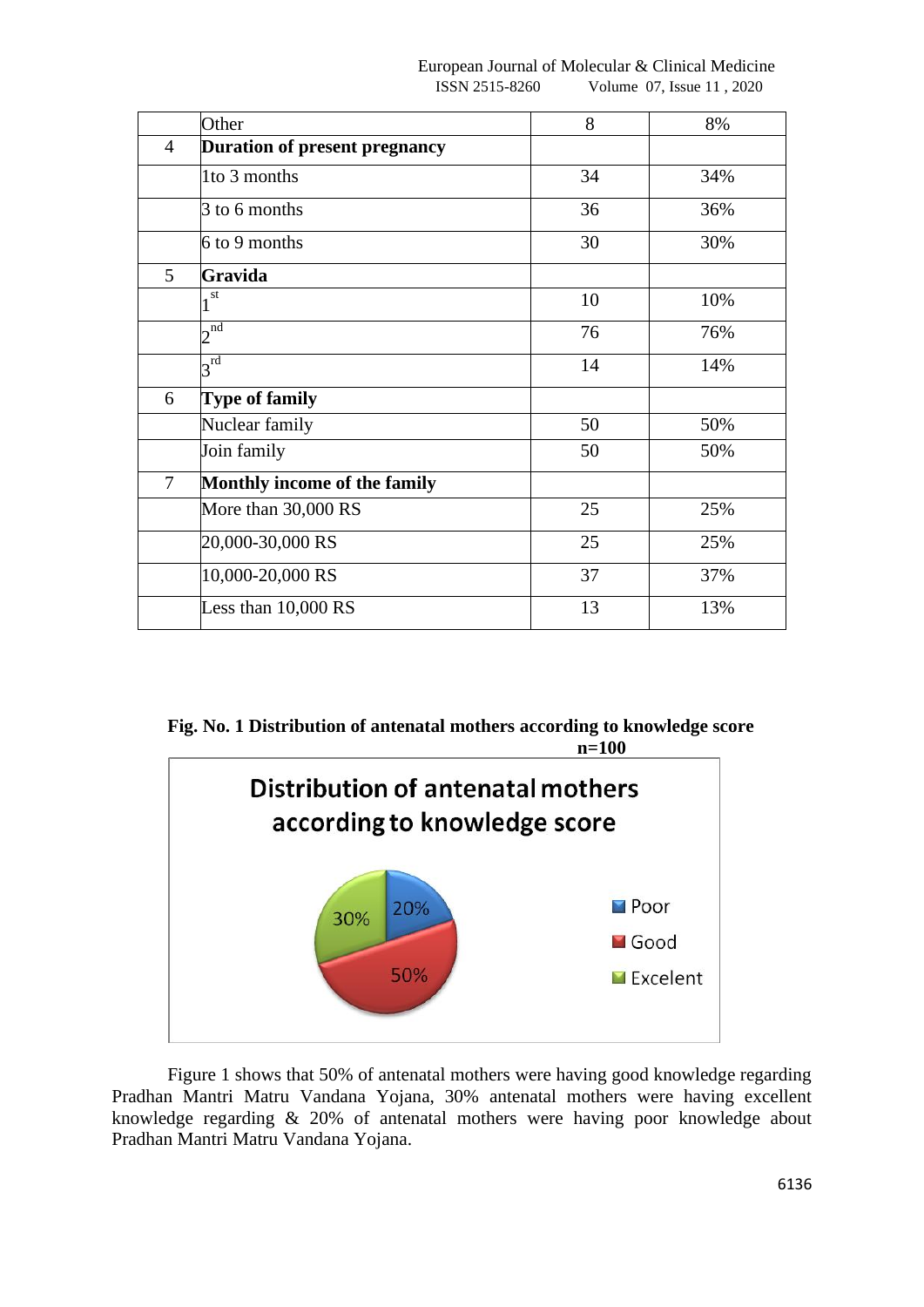|                |                                                             | $n-100$ |
|----------------|-------------------------------------------------------------|---------|
| Sr.            | Questions                                                   | Correct |
| No.            |                                                             | Options |
|                |                                                             | (%)     |
| $\mathbf{1}$   | The PMMVY provides benefits for---------                    | 77      |
| $\overline{2}$ | The registration for PMMVY is done at------                 | 55      |
| 3              | The PMMVY provides cash benefit for ------                  | 66      |
| $\overline{4}$ | The PMMVY is implemented by -------                         | 59      |
| 5              | Who had organized the PMMVY in India?                       | 62      |
| 6              | The beneficiary of PMMVY can receive payment by------       | 55      |
| $\overline{7}$ | The PMMVY provides the incentive of Rs.-------              | 44      |
| 8              | The mode of payment for PMMVY is-------                     | 65      |
| 9              | First instalment of PMMVY is of --------Rs.                 | 57      |
| 10             | Second instalment of PMMVY is of --------Rs.                | 51      |
| 11             | Third instalment of PMMVY is of --------Rs.                 | 57      |
| 12             | Who is eligible for PMMVY?                                  | 44      |
| 13             | Registration for PMMVY must be done in how many days?       | 21      |
| 14             | The documents required for registration are-----            | 63      |
| 15             | When a pregnant woman should fill the 1-A form?             | 44      |
| 16             | When a pregnant woman should fill the 1-B form?             | 37      |
| 17             | When a pregnant woman should fill the 1-C form?             | 37      |
| 18             | In case of still birth, third instalment is issued at------ | 35      |
| 19             | Documents required for submission of 1-A form------         | 44      |
| 20             | After registration for PMMVY when mother should have first  |         |
|                | visit?                                                      | 19      |

#### **Table No. 2 Item Analysis of all responses for questionnaire**

Table 2 shows that 77 % of participants know about reason for giving this benefit to them. It also concludes that participants know about monetary benefit its mode, amount, installments but have less awareness about formal process of documentation & follow up visits.

Tool was divided into 4 parts. It was seen that 68% participants had adequate knowledge about basic information regarding Pradhan Mantri Matru Vandana Yojana but only 33% participant had knowledge about registration process. This suggests that there is a need to create awareness among antenatal mothers regarding registration process, importance & its benefits.

## **DISCUSSION**

This study shows that 50% of antenatal mothers were having good knowledge regarding Pradhan Mantri Matru Vandana Yojana, 30% antenatal mothers were having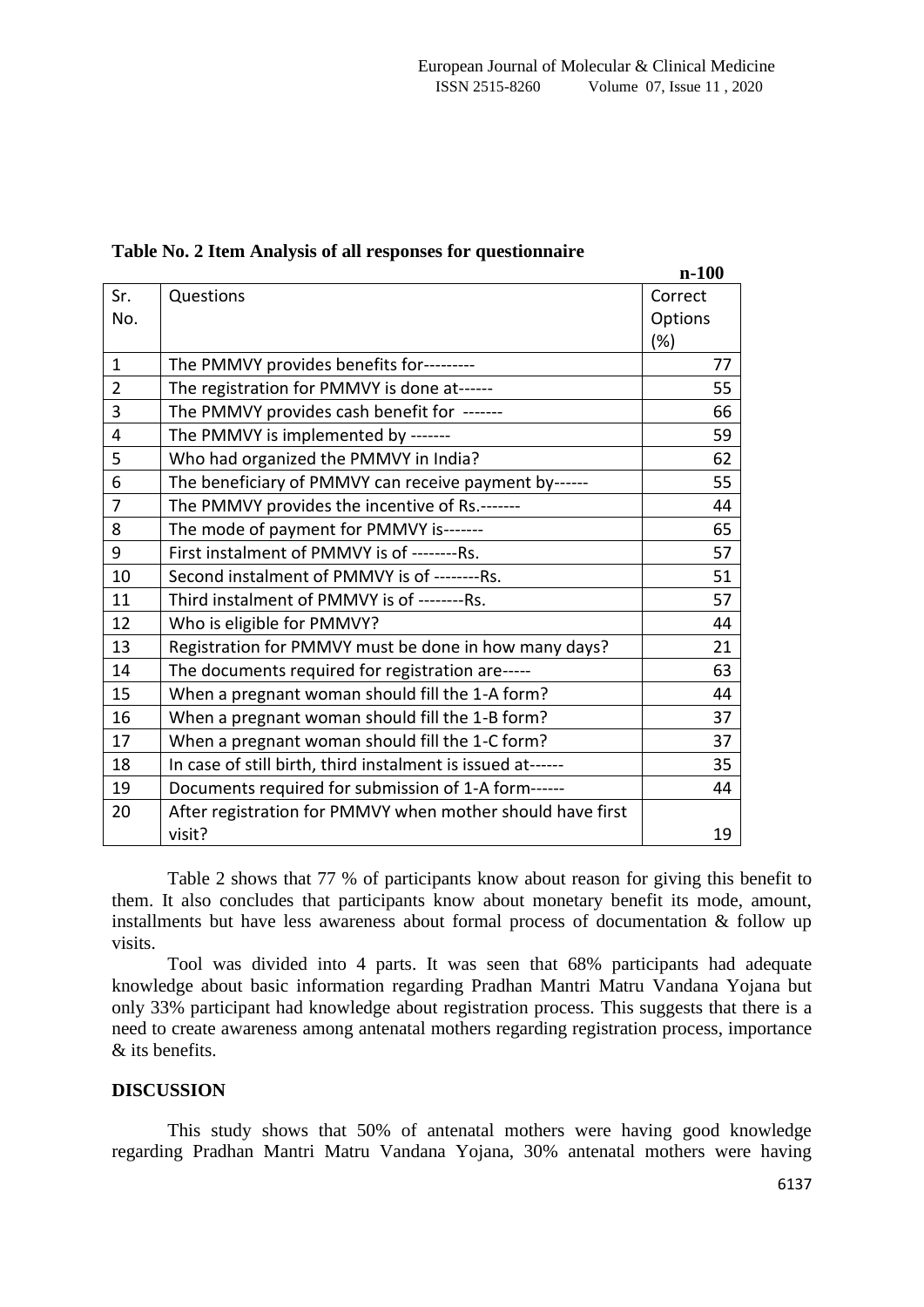excellent knowledge regarding & 20% of antenatal mothers were having poor knowledge about PMMVY.

These findings are also supported by the report given on IGMSY. The Indira Gandhi Matritva Sahyog Yojana (IGMSY) is a maternity benefit program run by the Government of India. It was introduced in 2010 It is a conditional cash transfer scheme for pregnant and lactating mothers of 19 years of age or above for the first two live births. It provides partial wage compensation to women for wage-loss during the childbirth and childcare, and aims to promote conditions for safe delivery, good nutrition, and feeding practices. Report on IGMSY concludes regarding purpose of cash incentive after delivery of the child, 45% of beneficiaries thought that it was for their food, 42% thought that it was for the new baby's expenses. For 4% of the beneficiaries, the purpose was delivery of the baby while 9% opined that it was so they need not work. It shows poor knowledge about the scheme. (15)

Indian Express news (2018) also points out that across Maharashtra, Satara district has registered maximum beneficiaries at 16,765. The turnout has been attributed to awareness created by Accredited Social Health Activists (ASHA). It is followed by Pune (12,290), and Ahmednagar (10,610).The lowest beneficiaries registered are from Washim, where 1,350 women have been paid one or all installments. Jalna recorded 1,678 beneficiaries and Sindhudurg 1,730 beneficiaries. Since December 8, when the scheme was floated, 23,053 women from Scheduled Tribe and 20,618 from Scheduled Caste have been registered.(16)

A critical evaluation of PMMVY done by Ajay Gautam highlights that initially the government estimated the total beneficiaries in the scheme to be around 51.6 lakh out of which only 2.1 lakh were found to be registered as per the official data of government and only 10,000 women received the benefits of the scheme (Barnagarwala, 2018). The nonregistration of the beneficiaries was also one of the major challenges faced by the government in estimating a corresponding finance for the scheme. (7, 17)

## Conclusion

The study concluded that 20 % antenatal mothers had inadequate knowledge about PMMVY. So there is need to create awareness among the beneficiaries to get adequate utilization of services provided by the Government. This will help to improve the maternal & child health & reduce the morbidity & mortality rate.

Pradhan Mantri Matru Vandana Yojana has been expected to hold much potential and power to improvise the conditions of expecting and lactating mothers. This scheme is focused on helping such expecting and new mothers to recover their health as well as increase their ability to breastfeed and nourish their young ones in the very first six months after birth.

States have also organized intensive IEC Campaigns (Information, Education and Communication Campaigns) for creating awareness about the program and widening its scope across the nation. These campaigns aid women in understanding how important prenatal care is for their child's proper and overall development. Also the government has appointed special staffs that monitor the progress of the scheme.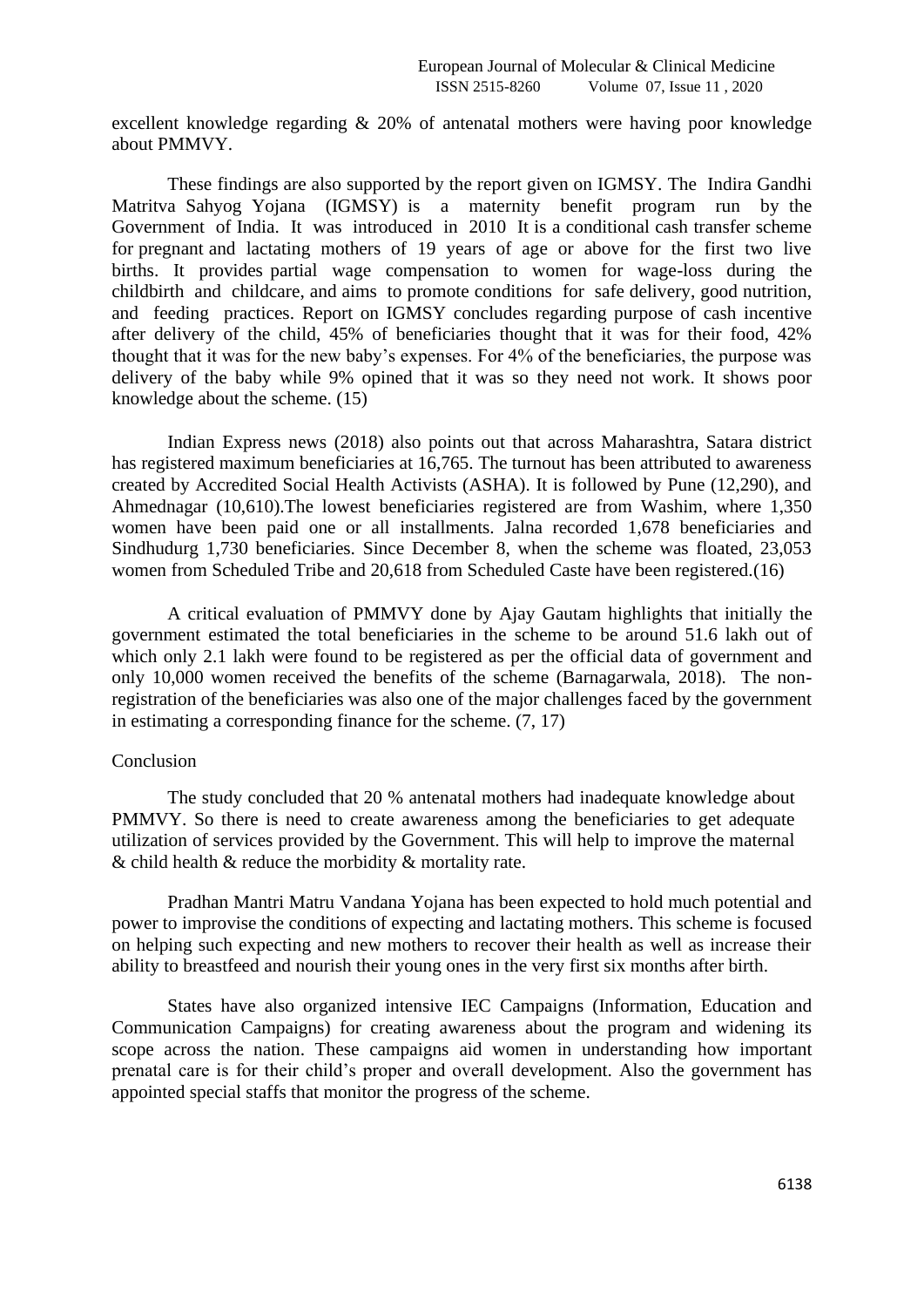To increase the participation there is a need to create awareness, increase the IEC by media, active participation of ASHA & anganwadi workers and increase family support for ANC & PNC mothers.

## ACKNOWLEDGEMENTS

Our deepest appreciation goes to the Principal, Bharati Vidyapeeth College of Nursing, Pune for administrative support & guidance. We also would like to acknowledge the participants as without their participation study was not possible.

DECLARATIONS

Funding: Self funded

Conflict of interest: None declared

Ethical approval: Ethical approval was obtained from the Institutional Review Board, College of Nursing, Pune. Each and every subject was explained about the study, the research purpose and their written consents were obtained. The study did not collect the name of the respondents on the questionnaire form to ensure confidentiality. Voluntary participation and privacy were ensured during data collection.

## **REFERENCES**

- 1. Chauhan P, Dhadwal D, Mahajan A. Knowledge, awareness, and utilization pattern of services under Janani Suraksha Yojana among beneficiaries in rural area of Himachal Pradesh. CHRISMED J Heal Res. 2015;2(4):324.
- 2. Pradhan Mantri Matru Vandana Yojana (PMMVY) SCHEME IMPLEMENTATION GUIDELINES.
- 3. Bhalla GJPPRS. Evaluating a national maternity benefits transfer | Oxford Policy Management [Internet]. OPM. [cited 2020 Aug 28]. Available from: https://www.opml.co.uk/projects/evaluating-national-maternity-benefits-transferpmmyv
- 4. Dhingra R, Ghani I. Assessment of Knowledge of ICDS Women Beneficiaries in District Budgam of Kashmir Region Regarding Prenatal Care. 2013;13(2).
- 5. Gramopadhye PVR, Samudre PMM. A Research Paper on Pradhan Mantri Matru Vandana Yojana' PMMVY. Int J Trend Sci Res Dev. 2018;Volume-2(Issue-3):1702– 3.
- 6. Ministry of Women and Child Development. Concurrent Evaluation of Pradhan Mantri Matru Vandana Yojana (PMMVY). 2019.
- 7. Gautam A. A critical evaluation of pradhan mantri matru vandana yojana.
- 8. Devi L, Kaur M. Maternal Healthcare in Rural Uttar Pradesh: Influence of free Services on Healthcare-Seeking behaviour of Women. South Asia Res. 2020 Nov 23;40(3):362–80.
- 9. Pradhan Mantri Matru Vandana Yojana (PMMVY) INSIGHTSIAS [Internet]. [cited 2021 Jan 17]. Available from: https://www.insightsonindia.com/2019/11/19/pradhanmantri-matru-vandana-yojana-pmmvy/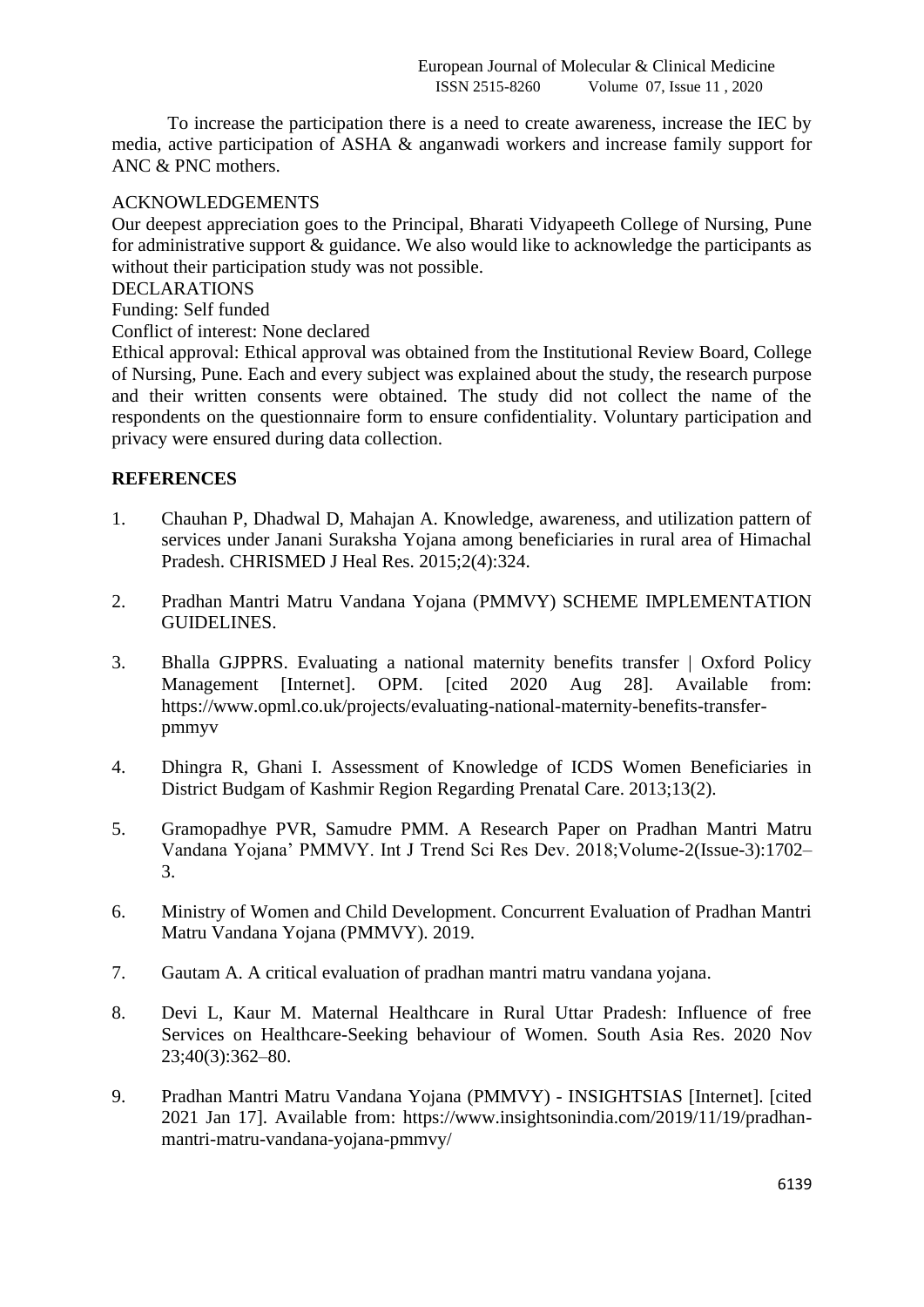- 10. Kumar R, Bachloo T, Bhardwaj A, Mukherjee A. Utilization and perception of health services under Janani Suraksha Yojna among mother in a rural area of Ambala district, Haryana. Int J Med Sci Public Heal. 2016;5(8):1639.
- 11. Doke P, Gawande U, Deshpande S, Gadgil M. Evaluation of Janani Suraksha Yojana (JSY) in Maharashtra, India: Important Lessons for Implementation. Int J Trop Dis Heal. 2015;5(2):141-55.
- 12. K. Singh, K. Thomas RM. Pragmatic analysis of awareness and utilization of women ' s reproductive healthcare schemes in rajasthan. Kaav Int J Arts. 2017;4(3):282–93.
- 13. A.R.Johnson, Rock B, N Catherin, Sr.Berlin RR and AK. Awareness of Government Maternity Benefit Schemes among women attending antenatal clinic in a rural hospital in Karnataka, India. Int J Curr Res Acad Rev. 2015;3(1):137–43.
- 14. T VK, K SK. Research article knowledge and attitude of mothers towards janani suraksha yojana in a selected rural area of mangalore , d . K ., karnataka Department of Obstetrics and Gynaecological Nursing , Yenepoya Nursing College , Mangalore. Int J Recent Sci Res. 2015;6(4):3406–11.
- 15. Gandhi Matritva Sahyog Yojana I, Blank P. Development Monitoring and Evaluation Office (DMEO) NITI Aayog, Government of India Quick Evaluation Study on. 2017.
- 16. Barnagarwala T. Maternity benefit scheme: Maharashtra has highest number of beneficiaries | The Indian Express [Internet]. 2018 [cited 2021 Jan 17]. Available from: [https://indianexpress.com/article/cities/mumbai/maternity-benefit-scheme-state-has](https://indianexpress.com/article/cities/mumbai/maternity-benefit-scheme-state-has-highest-number-of-beneficiaries-5080877/)[highest-number-of-beneficiaries-5080877/](https://indianexpress.com/article/cities/mumbai/maternity-benefit-scheme-state-has-highest-number-of-beneficiaries-5080877/)
- 17. Nawale A. A study to assess the knowledge regarding temporary contraception among married women in selected areas of Pune City. International Journal of Applied Research, Vol. 4 Issue -12, Dec 2018, 263-265